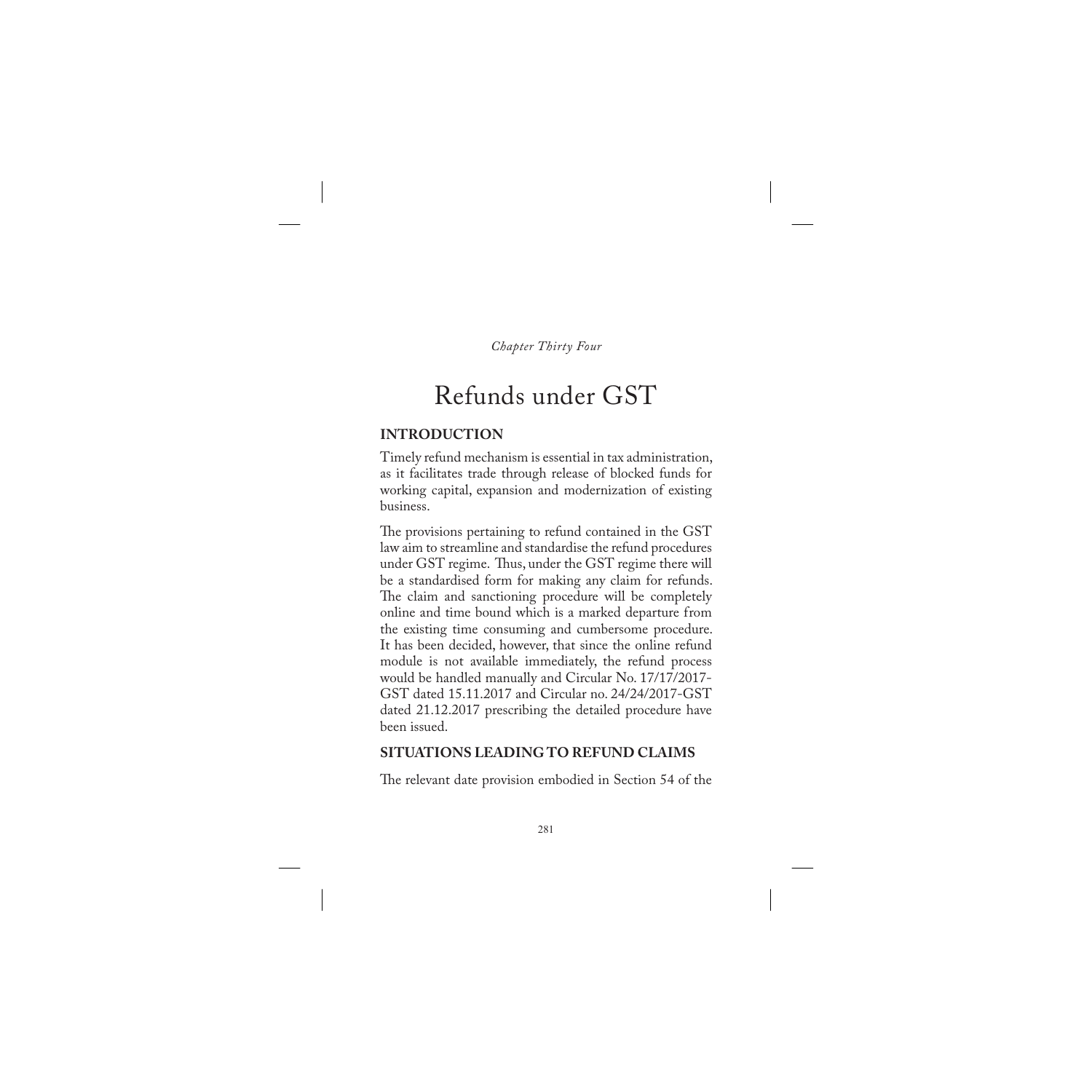CGST Act, 2017, provision contained in Section 77 of the CGST Act, 2017 and the requirement of submission of relevant documents as listed in Rule 89(2) of CGST Rules, 2017 is an indicator of the various situations that may necessitate a refund claim. A claim for refund may arise on account of-

- 1. Export of Goods or services
- 2. Supplies to SEZs units and developers
- 3. Deemed Export supplies
- 4. Refund of taxes on purchase made by UN or embassies etc
- 5. Refund arising on account of judgment, decree, order or direction of the Appellate Authority, Appellate Tribunal or any court
- 6. Refund of accumulated Input Tax Credit on account of inverted duty structure
- 7. Finalisation of provisional assessment
- 8. Refund of pre-deposit
- 9. Excess payment due to mistake
- 10. Refunds to International tourists of GST paid on goods in India and carried abroad at the time of their departure from India
- 11. Refund on account of issuance of refund vouchers for taxes paid on advances against which goods or services have not been supplied
- 12. Refund of CGST & SGST paid by treating the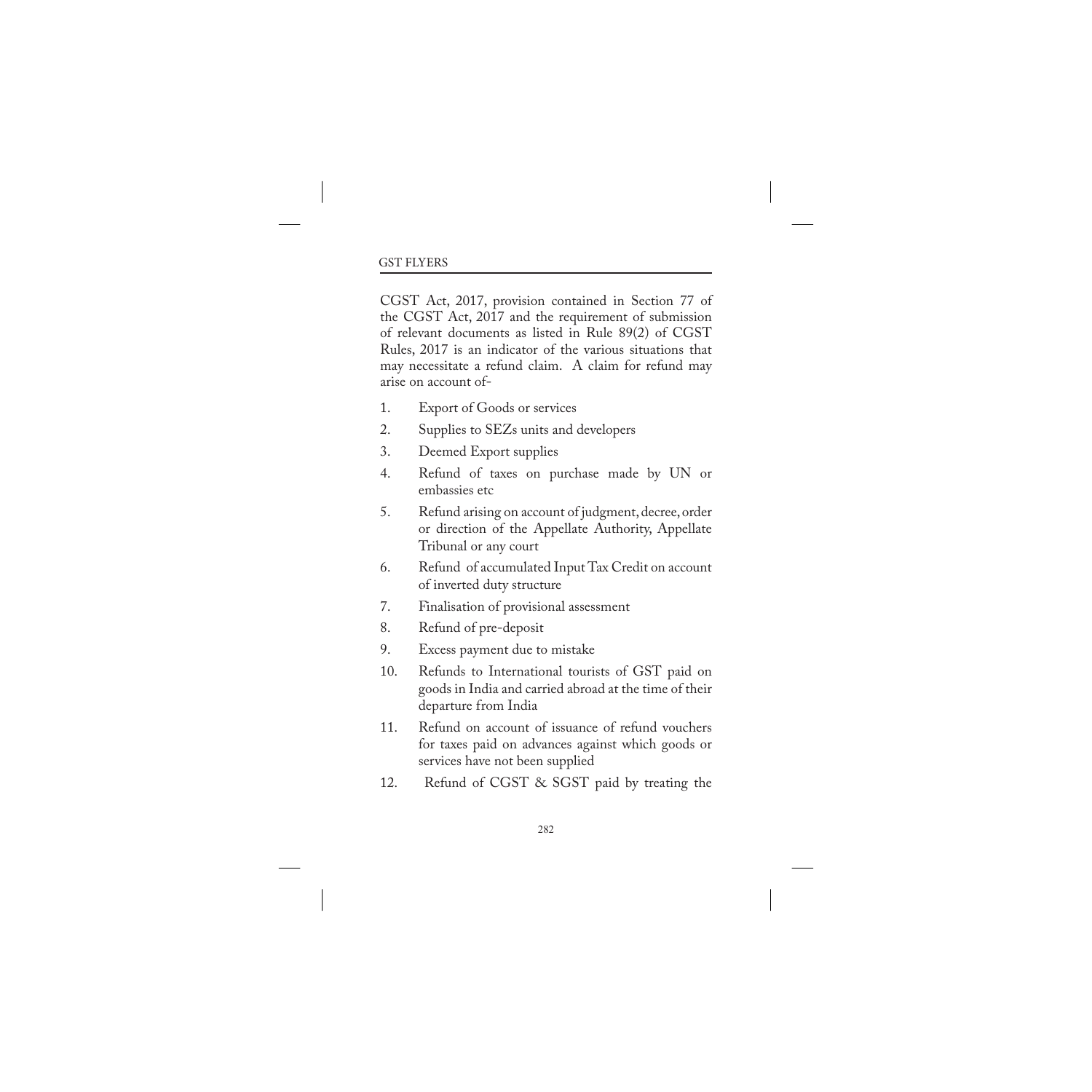supply as intra-State supply which is subsequently held as inter-State supply and vice versa.

Thus practically every situation is covered. The GST law requires that every claim for refund is to be filed within 2 years from the relevant date.

## **CREDIT NOTES**

Further, Section 34 of the CGST Act, 2017 provides for issuance of credit notes for post supply discounts or if goods are returned back within a stipulated time. When such credit notes are issued, obviously it would call for reduction in output liability of the supplier. Hence, the taxes paid initially on the supply would be higher than what is actually payable. In such a scenario the excess tax paid by the supplier needs to be refunded. However, instead of refunding it outright, it is sought to be adjusted after verifying the corresponding reduction in the input tax credit availed by the recipient. Section 43 of the CGST Act, 2017 provides for procedure for reduction in output liability on account of issuance of such credit notes. This is another form of refund by adjustments in the output tax liability. Such refund is not governed under the general refund provisions contained in Section 54 of the CGST Act, 2017.

## **TREATMENT FOR ZERO RATED SUPPLIES**

One of the major categories under which claim for refund may arise would be, on account of exports. All exports (whether of goods or services) as well as supplies to SEZs have been categorised as Zero Rated Supplies in the IGST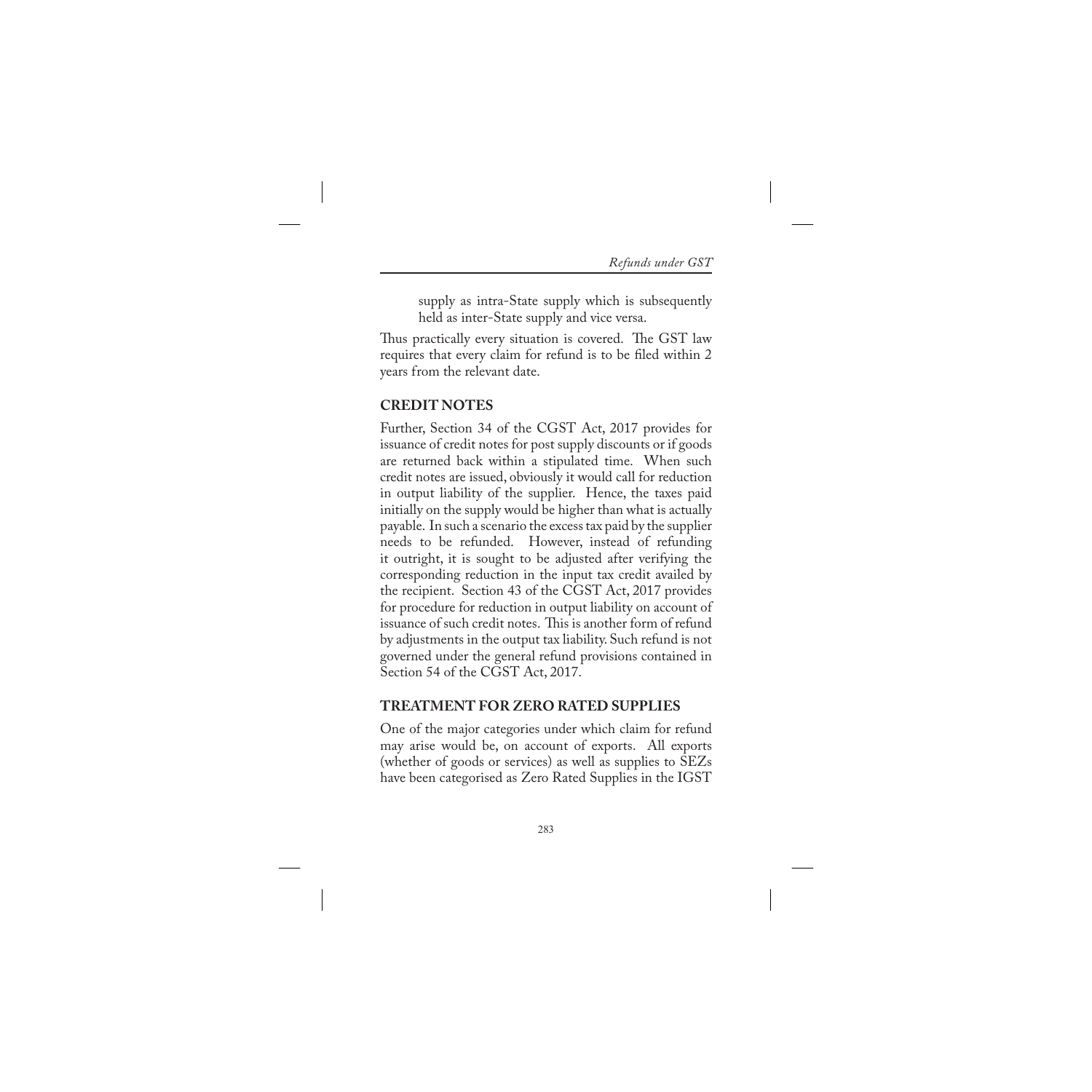Act, 2017. "Zero rated supply" under Section 16 of the IGST Act, 2017 means any of the following supplies of goods or services or both, namely:

- (*a*) export of goods or services or both; or
- (*b*) supply of goods or services or both to a Special Economic Zone developer or a Special Economic Zone unit.

On account of zero rating of supplies, the supplier will be entitled to claim input tax credit in respect of goods or services or both used for such supplies even though they might be non-taxable or even exempt supplies. Every person making claim of refund on account of zero rated supplies has two options. Either he can export under Bond/ LUT and claim refund of accumulated Input Tax Credit or he may export on payment of integrated tax and claim refund thereof as per the provisions of Section 54 of CGST Act, 2017. Thus, the GST law allows the flexibility to the exporter (which will include the supplier making supplies to SEZ) to claim refund upfront as integrated tax (by making supplies on payment of tax using ITC) or export without payment of tax by executing a Bond/LUT and claim refund of related ITC of taxes paid on inputs and input services used in making zero rated supplies.

#### **GRANT OF PROVISIONAL REFUND IN CASE OF ZERO RATED SUPPLIES**

GST law also provides for grant of provisional refund of 90% of the total refund claim, in case the claim relates for refund arising on account of zero rated supplies. The provisional refund would be paid within 7 days after giving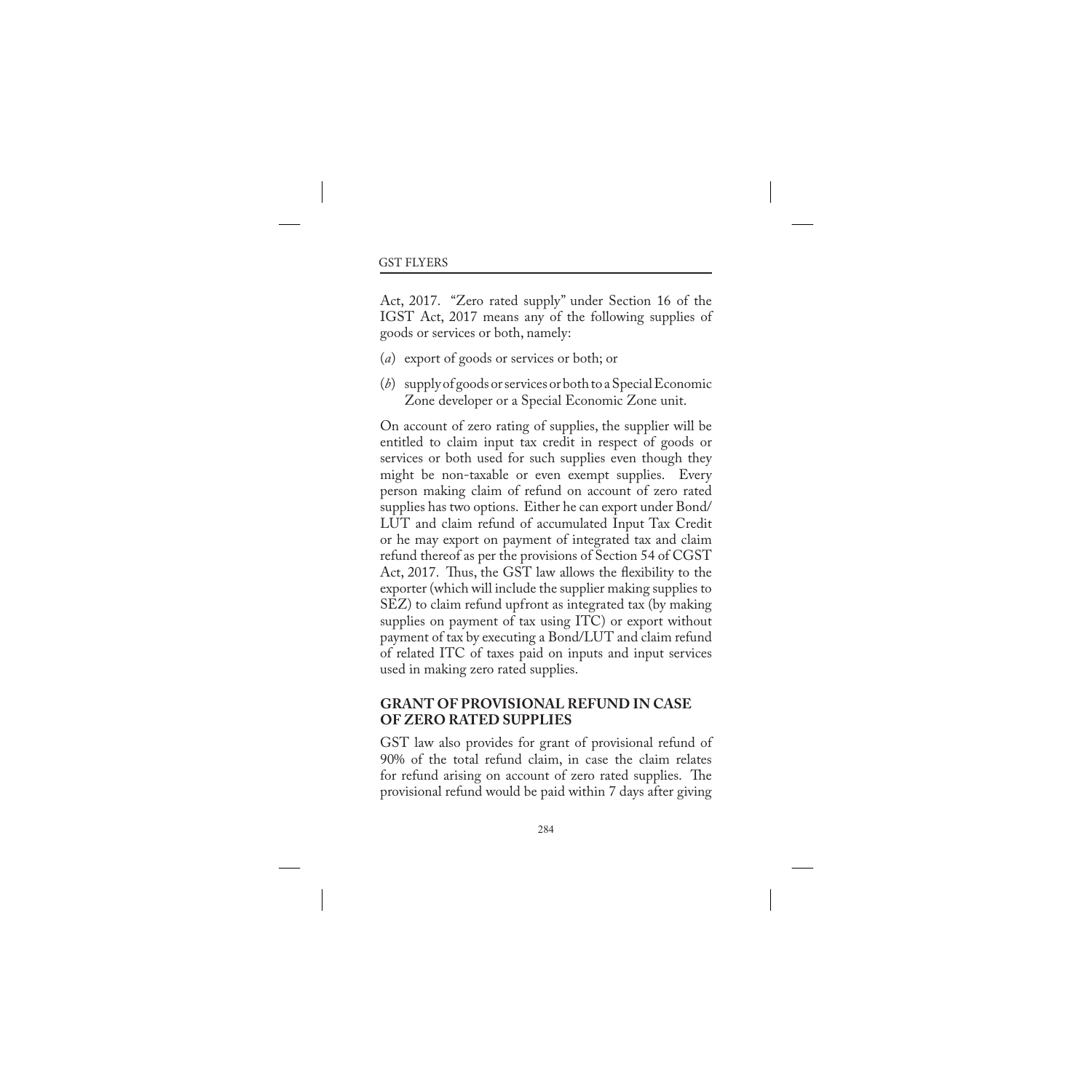the acknowledgement. The acknowledgement of refund application is normally issued within a period of 15 days. The provisional refund would not be granted to such supplier who was, during any period of five years immediately preceding the refund period, was prosecuted.

#### **PAYMENT OF WRONG TAX**

Under GST it might happen that the taxable person may pay integrated tax instead of central tax plus state tax and vice versa because of incorrect application of the place of supply provisions. In such cases, while making the appropriate payment of tax, interest will not be charged and the refund claim of the wrong tax paid earlier will be entertained without subjecting it to the provision of unjust enrichment.

## **CLAIM BY A PERSON WHO HAS BORNE THE INCIDENCE OF TAX**

Any tax collected by the taxable person more than the tax due on such supplies must be credited to the Government account. The law makes explicit provision for the person who has borne the incidence of tax to file refund claim in accordance with the provisions of Section 54 of the CGST Act, 2017.

## **REFUNDS TO CASUAL/NON-RESIDENT TAXABLE PERSONS**

A casual/Non-resident taxable person has to pay tax in advance at the time of registration. Refund may become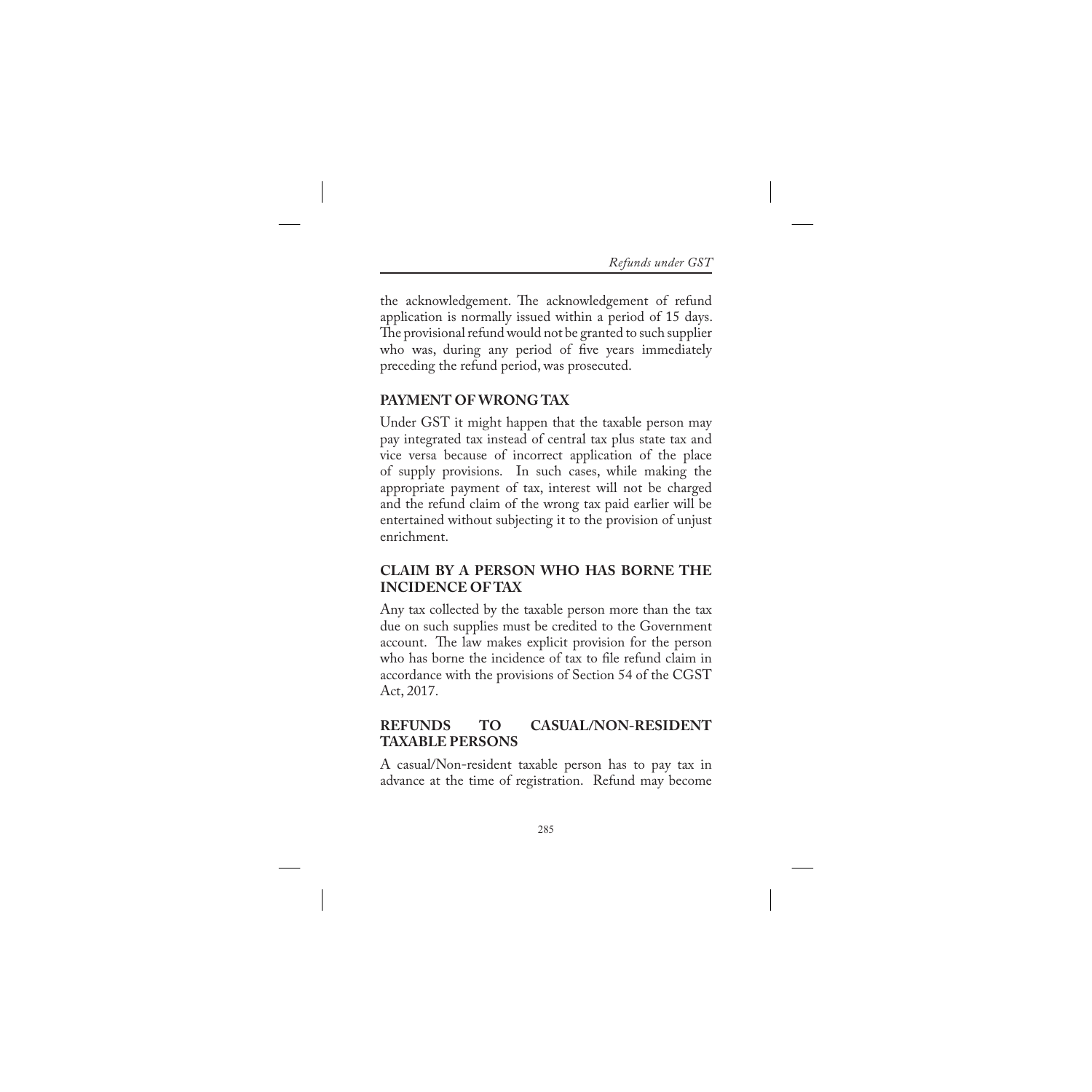due to such persons at the end of the registration period because the tax paid in advance may be more than the actual tax liability on the supplies made by them during the period of validity of registration period. The law envisages refund to such categories of taxable persons also. But the amount of excess advance tax shall not be refunded unless such person has filed all the returns due during the time their registration was effective. It is only after such compliance that refund will be granted.

## **REFUND TO UN BODIES AND OTHER NOTIFIED AGENCIES**

Supplies made to UN bodies and embassies may be exempted from payment of GST as per international obligations. However, this exemption is being operationalized by way of a refund mechanism. So a taxable person making supplies to such bodies would charge the tax due and remit the same to government account. However, the UN bodies and other entities notified under Section 55 of the CGST Act, 2017 can claim refund of the taxes paid by them on their purchases. The claim has to be made before the expiry of six months from the last day of the quarter in which such supply was received. It may be noted that refund would be granted by Central Government as facility of a single UIN has been made available to such agencies.

#### **REFUND TO INTERNATIONAL TOURIST**

 An enabling mechanism has been introduced in Section 15 of the IGST Act, 2017 whereby an international tourist procuring goods in India, may while leaving the country seek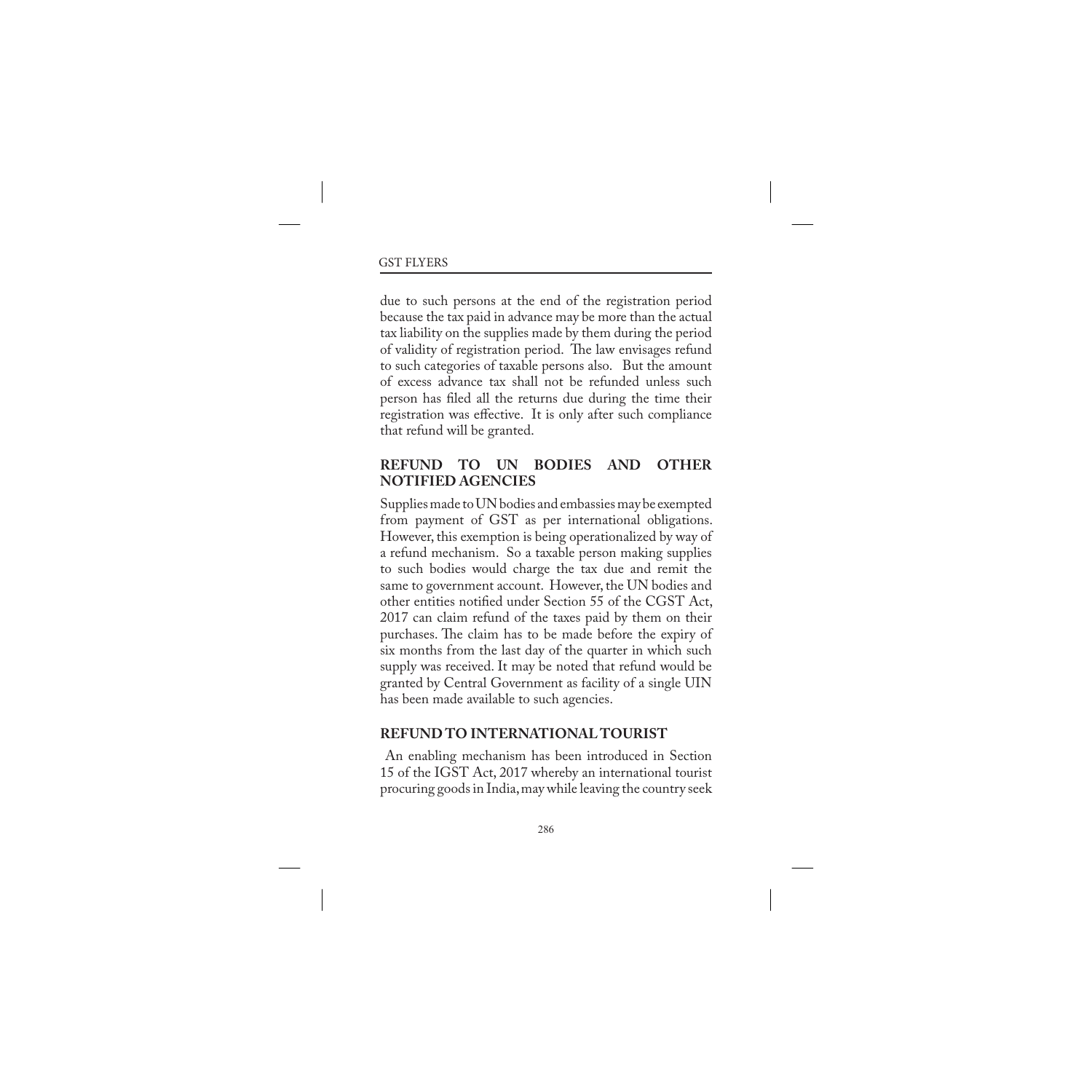refund of integrated tax paid by them. The term, "tourist" has been defined and refers to any person who is not normally resident in India and who enters India for a stay of not more than 6 months for legitimate non-immigrant purposes.

## **UNJUST ENRICHMENT**

Talking about unjust enrichment, a presumption is always drawn that the businessman will shift the incidence of tax to the final consumer. This is because GST is an indirect tax whose incidence is to be borne by the consumer. It is for this reason that every claim of refund (barring specified exceptions) need to pass the test of unjust enrichment. And every such claim if sanctioned is first transferred to the Consumer Welfare Fund. The GST law makes this test inapplicable in case of refund of accumulated ITC, refund on account of exports, refund of payment of wrong tax (integrated tax instead of central tax plus state tax and vice versa), refund of tax paid on a supply which is not provided or which refund voucher is issued or if the applicant shows that he has not passed on the incidence of tax to any other person. In all other cases the test of unjust enrichment needs to be satisfied for the claim to be paid to the applicant. For crossing the bar of unjust enrichment, if the refund claim is less than Rs.2 Lakhs, then a self-declaration of the applicant to the effect that the incidence of tax has not been passed to any other person will suffice to process the refund claim. For refund claims exceeding Rs. 2 Lakhs, a certificate from a Chartered Accountant/Cost Accountant will have to be given.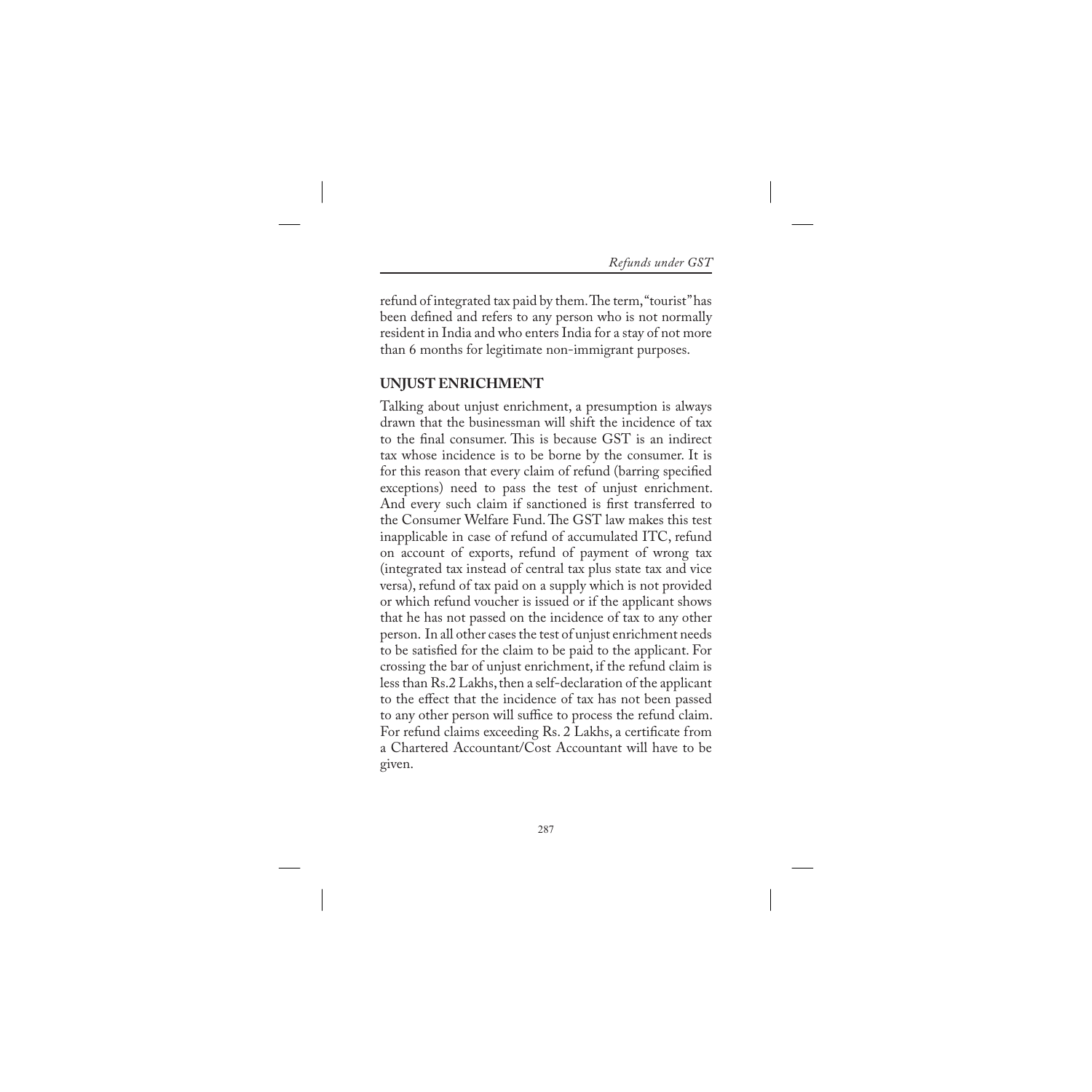#### **STANDARDISATION OF PROCEDURE**

The GST laws makes standardised provisions for making a refund claim. Every claim has to be filed online in a standardised form. The applicationshall be forwarded to the proper officer who shall, within a period of fifteen days of filing of the said application, scrutinize the application for its completeness and where the application is found to be complete in all terms, an acknowledgement shall be made available to the applicant through the common portal electronically. However, till the time the refund module on the GSTN portal is operationalised, facility for manual filing of refund claims has been provided. The claim for refund of amount lying in the credit balance of the cash ledger can be made in the monthly returns also. The proper officer has to convey deficiencies if any in the refund claimed in such cases the claim will be sent back to the applicant along with the notified deficiencies and the applicant can file the refund claim again after making goods the deficiencies. The claim, if in order, has to be sanctioned within a period of 60 days from the date of receipt of the application of claim complete in all respect. If this mandatory period is exceeded, interest at the rate of 6% (9% in case of refund made on order passed by an adjudicating authority or Appellate Tribunal or court which has attained finality) will become payable along with refund from the expiry of 60 days till the date of payment of refund. However, if the refund claim is on account of pre-deposit made before any appellate authority, the interest becomes payable from the date of making such payment.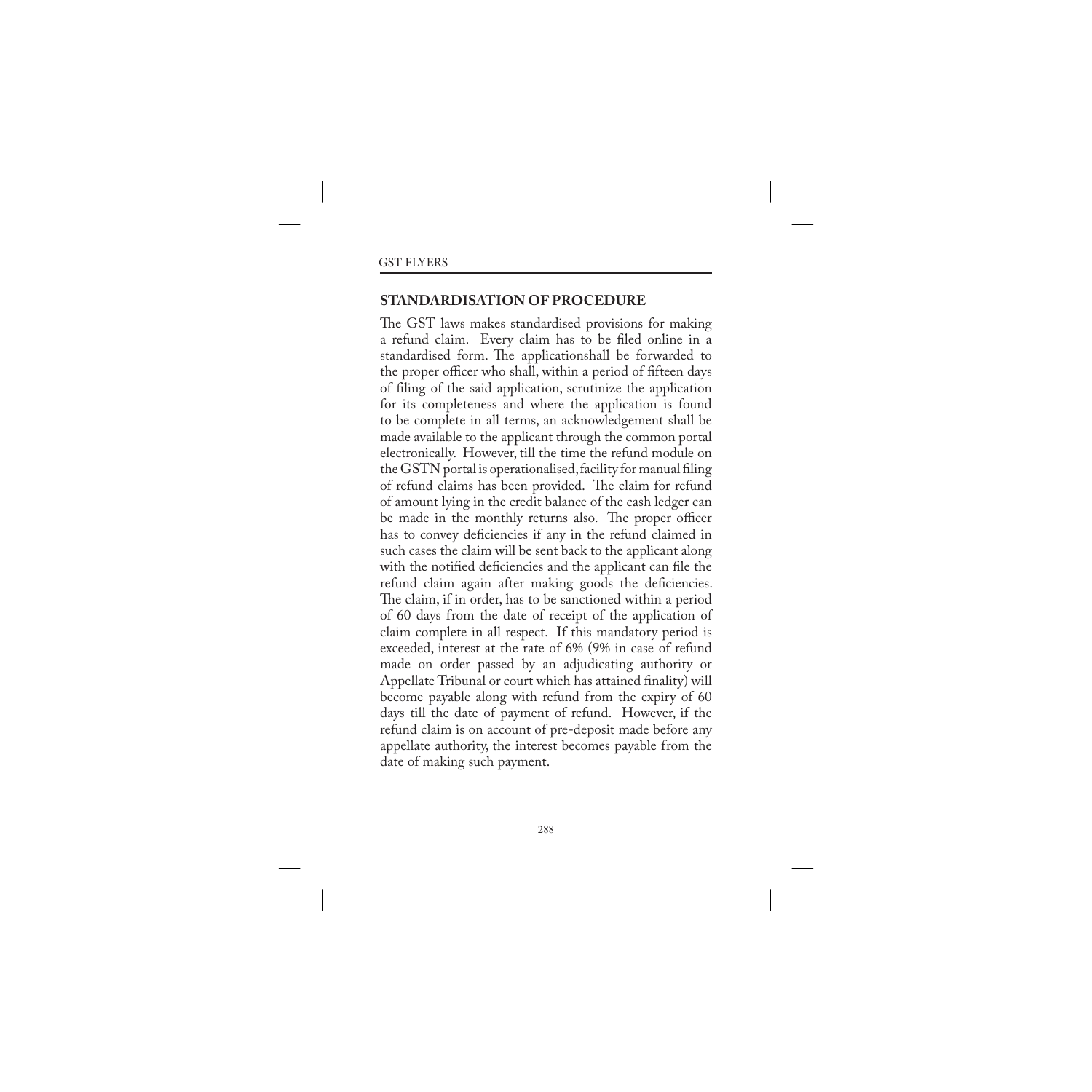## **DOCUMENTATION**

The applicant need not file elaborate documents along with the refund claim. Standardised and easy to understand documents have been prescribed. Thus, for every claim the main document prescribed is a statement of relevant invoices *(NOT THE INVOICES ITSELF)* pertaining to the claim. In case refund is on account of export of services, apart from the statement of invoices, the relevant bank realisation certificates or FIRC evidencing receipt of payment in foreign currency is also required to be submitted. If it is a claim made by the supplier to the SEZ unit, an endorsement from the proper officer evidencing receipt of such goods/services in the SEZ also needs to be submitted. Further a declaration is also required from the SEZ unit to the effect that they have not availed input tax credit of the tax paid by the supplier. If the claim is for refund of accumulated ITC, only a statement containing invoice details as prescribed in the refund chapter of the CGST Rules, 2017 need to be given. In case of claim of refund on account of any order or judgment of appellate authority or court, the reference number of the order giving rise to refund should also be given. For crossing the bar of unjust enrichment, if the refund claim is less than Rs.2 Lakhs, then a self-declaration by the applicant to the effect that the incidence of tax has not been passed to any other person will suffice to process the refund claim. For refund claims exceeding Rs. 2 Lakhs, a certificate from a Chartered Accountant/Cost Accountant will have to be given.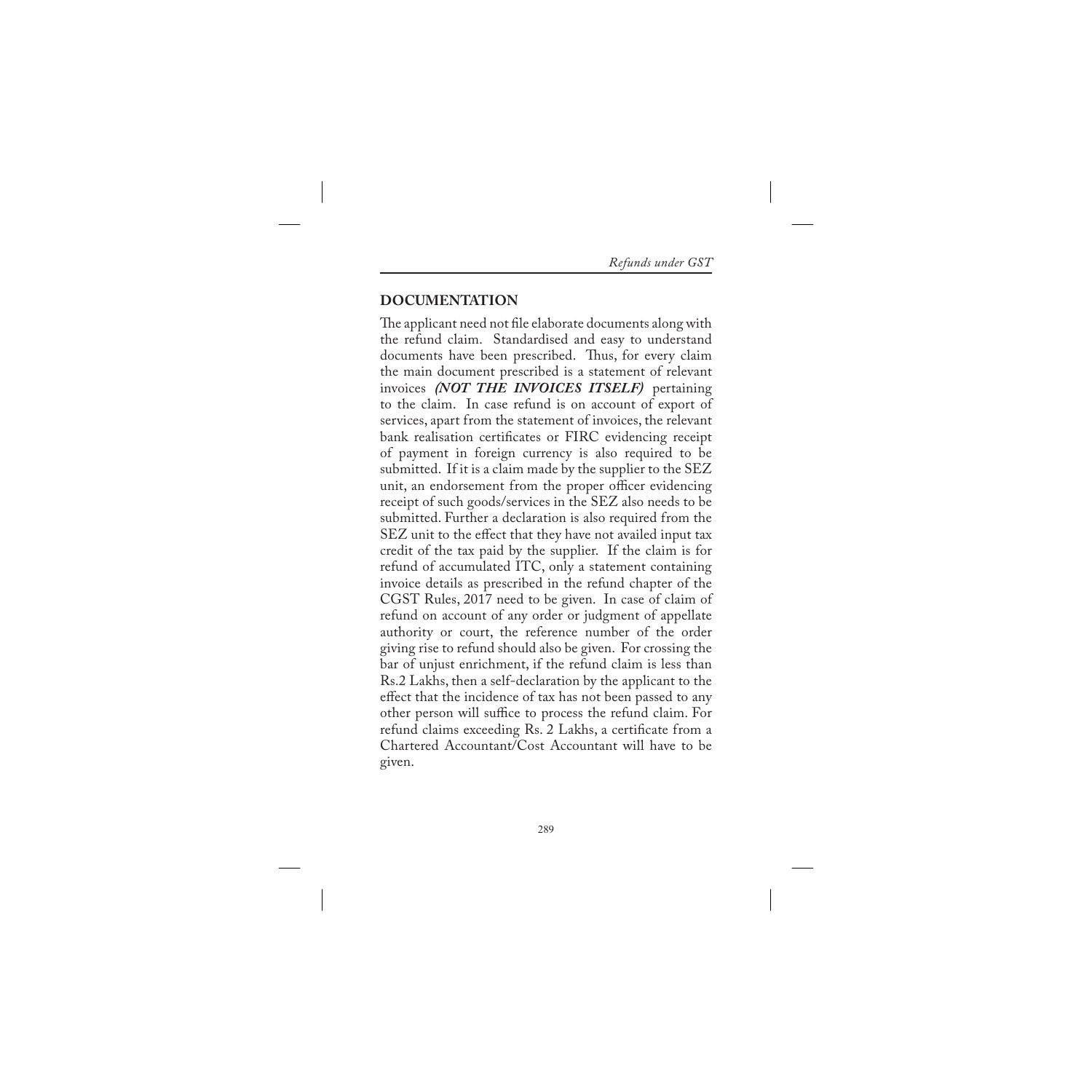## **COMPLIANCE WITH NATURAL JUSTICE**

In case the claim is sought to be rejected by the proper officer, a notice has to be given online to the applicant stating the ground on which the refund is sought to be rejected. The applicant needs to respond online within 15 days from the receipt of such notice. Thus no claim can be rejected without putting the applicant to notice.

#### **PAYMENT TO BE CREDITED ONLINE**

The refund claim, wherever due, will be directly credited to the bank account of the applicant. The applicant need not come to the authorities to collect the cheques or for any other issues relating to the refund claim.

#### **PROCEDURE FOR CLAIMING REFUND OF IGST PAID ON EXPORT OF GOODS**

The shipping bill filed by an exporter shall be deemed to be an application for refund of integrated tax paid on the goods exported out of India and such application shall be deemed to have been filed only when:-

- (a) the person in charge of the conveyance carrying the export goods duly files an export manifest or an export report covering the number and the date of shipping bills or bills of export; and
- (b) the applicant has furnished a valid return in FORM GSTR-3 or FORM GSTR-3B, as the case may be.

Since the system of filing of return in FORM GSTR-3 has not started so far, the refund of integrated tax on export of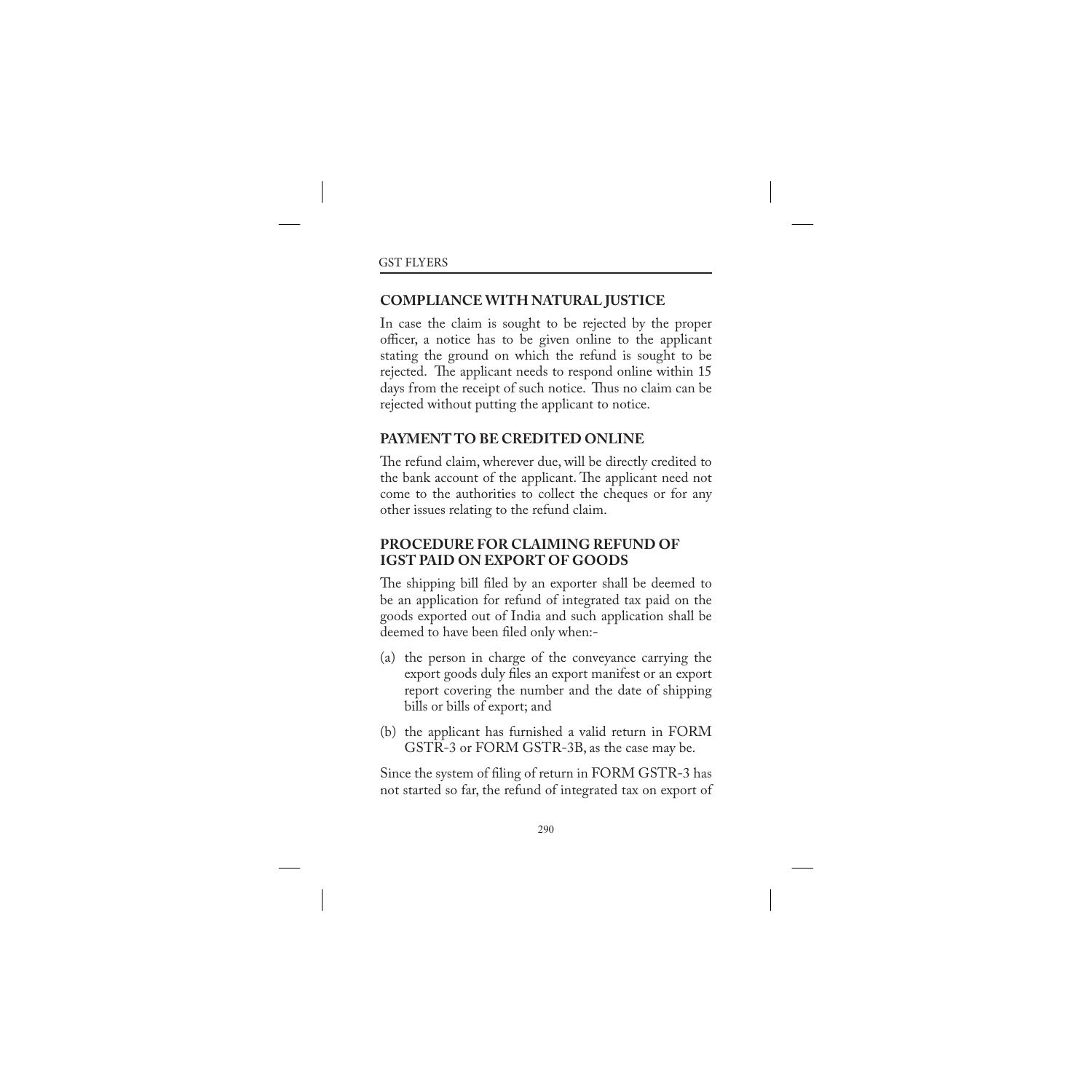goods would be granted based on FORM GSTR-1 and FORM GSTR-3B for the time being. The details of the relevant export invoices contained in FORM GSTR-1 (or Table 6A thereof) shall be transmitted electronically by the common portal to the system designated by the Customs and the said system shall electronically transmit to the common portal, a confirmation that the goods covered by the said invoices have been exported out of India.

Upon receipt of the information regarding the furnishing of a valid return in FORM GSTR-3 or FORM GSTR-3B, as the case may be and FORM GSTR-1 from the common portal, the system designated by the Customs shall process the claim for refund and an amount equal to the integrated tax paid in respect of each shipping bill or bill of export shall be electronically credited to the bank account of the applicant mentioned in his registration particulars and as intimated to the Customs authorities.

As per Rule 96, the refund of IGST paid on export of goods is processed and disbursed by Customs. For processing such refund, GST system transmits invoice level data of Table 6A in GSTR 1 subject to the following validations"

- 1. GSTR-3B is filed for the corresponding period, with admitted tax liability under Table 3.1(b);
- 2. Export invoices are submitted in GSTR-1/Table 6A thereof and have correct shipping bill number, shipping bill date and port code;
- 3. The admitted tax liability of IGST under table 3.1(b) of GSTR-3B, is equal to, or greater than, the IGST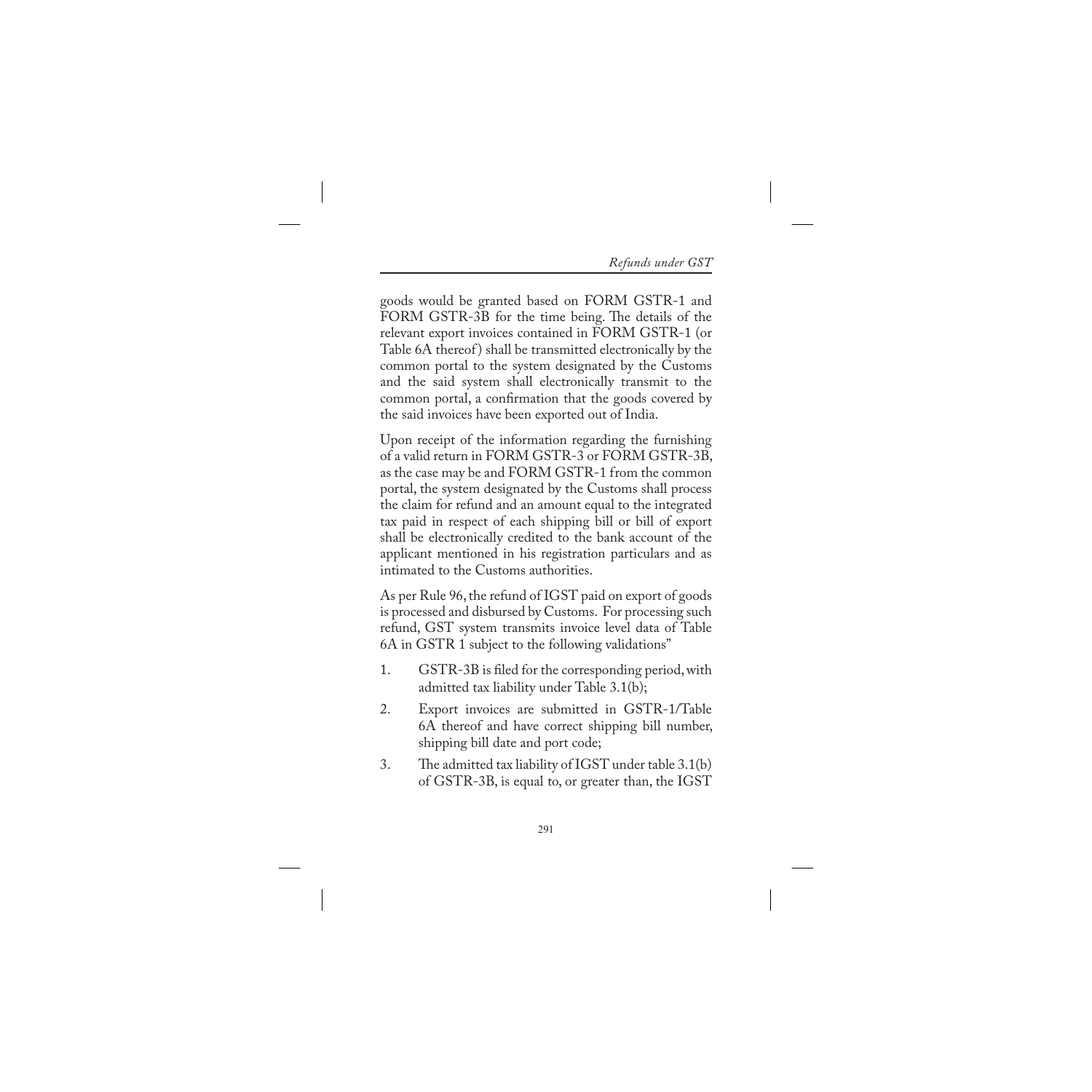amount claimed to have been paid under Table 6A of GSTR-1 of the corresponding period.

It may be noted that Rule 96(9) has been inserted, w.e.f 23.10.2017, in CGST Rules, 2017 vide Notification no. 75/2017-Central Tax dated 29.12.2017 so as to provide that the refund of integrated tax paid on export of goods or services is not permitted to such persons who have received supplies on which the supplier has availed the benefit of Notification no. 48/2017-Central Tax dated 18.10.2017 or Notification no. 40/2017- Central Tax (Rate) dated 23.10.2017 or notification No. 41/2017-Integrated Tax (Rate) dated 23.10.2017.

#### **Manual filing of Refund Claims**

Rule 97A has been inserted in the CGST Rules, 2017 vide Notification no. 55/2017-Central Tax dated 15.11.2017 to enable manual processing of refund claims. The said rule provides that any reference to electronic filing of an application, intimation, reply, declaration, statement or electronic issuance of a notice, order or certificate on the common portal shall, in respect of that process or procedure, include manual filing of the said application, intimation, reply, declaration, statement or issuance of the said notice, order or certificate in such Forms as appended to CGST Rules, 2017.

Circular no. 17/17/2017-GST dated 15.11.2017 and Circular no. 24/24/2017-GST dated 21.12.2017 has been issued clarifying the procedure for filing of manual refund claims. The circular mandates that due to the non-availability of the refund module on the common portal, it has been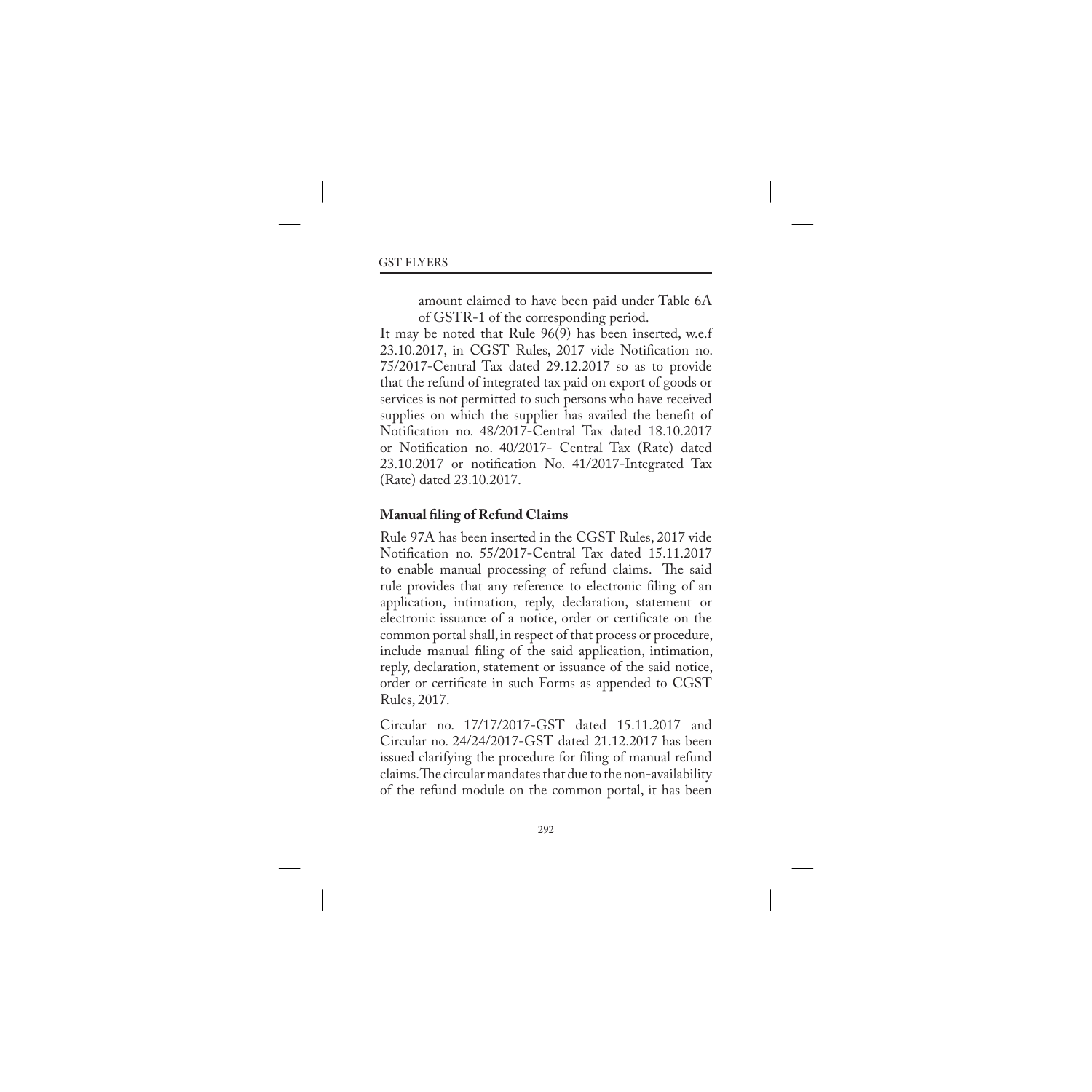decided that the applications/documents/forms pertaining to refund claims on account of zero-rated supplies shall be filed and processed manually till further orders.

#### **Procedure for filing refund claims (other than refund under Rule 96 on account of export of goods and refund of unutilised ITC on account of zero rated supply)**

The application for refund of integrated tax paid on zerorated supply of goods to a Special Economic Zone developer or a Special Economic Zone unit or in case of zero-rated supply of services is required to be filed in FORM GST RFD-01A (as notified in the CGST Rules, 2017 vide Notification no. 55/2017 – Central Tax dated 15.11.2017) by the supplier on the common portal and a print out of the said form shall be submitted before the jurisdictional proper officer along with all necessary documentary evidences as applicable (as per the details in statement 2 or 4 of Annexure to FORM GST RFD  $-$  01), within the time stipulated for filing of such refund under the CGST Act, 2017.

#### **Procedure for filing refund claims of unutilised ITC on account of zero rated supply**

The application for refund of unutilized input tax credit on inputs or input services used in making such zero-rated supplies shall be filed in FORM GST RFD-01A on the common portal and the amount claimed as refund shall get debited in accordance with sub-rule (3) of rule 86 of the CGST Rules, 2017 from the amount in the electronic credit ledger to the extent of the claim. The common portal shall generate a proof of debit (ARN- Acknowledgement Receipt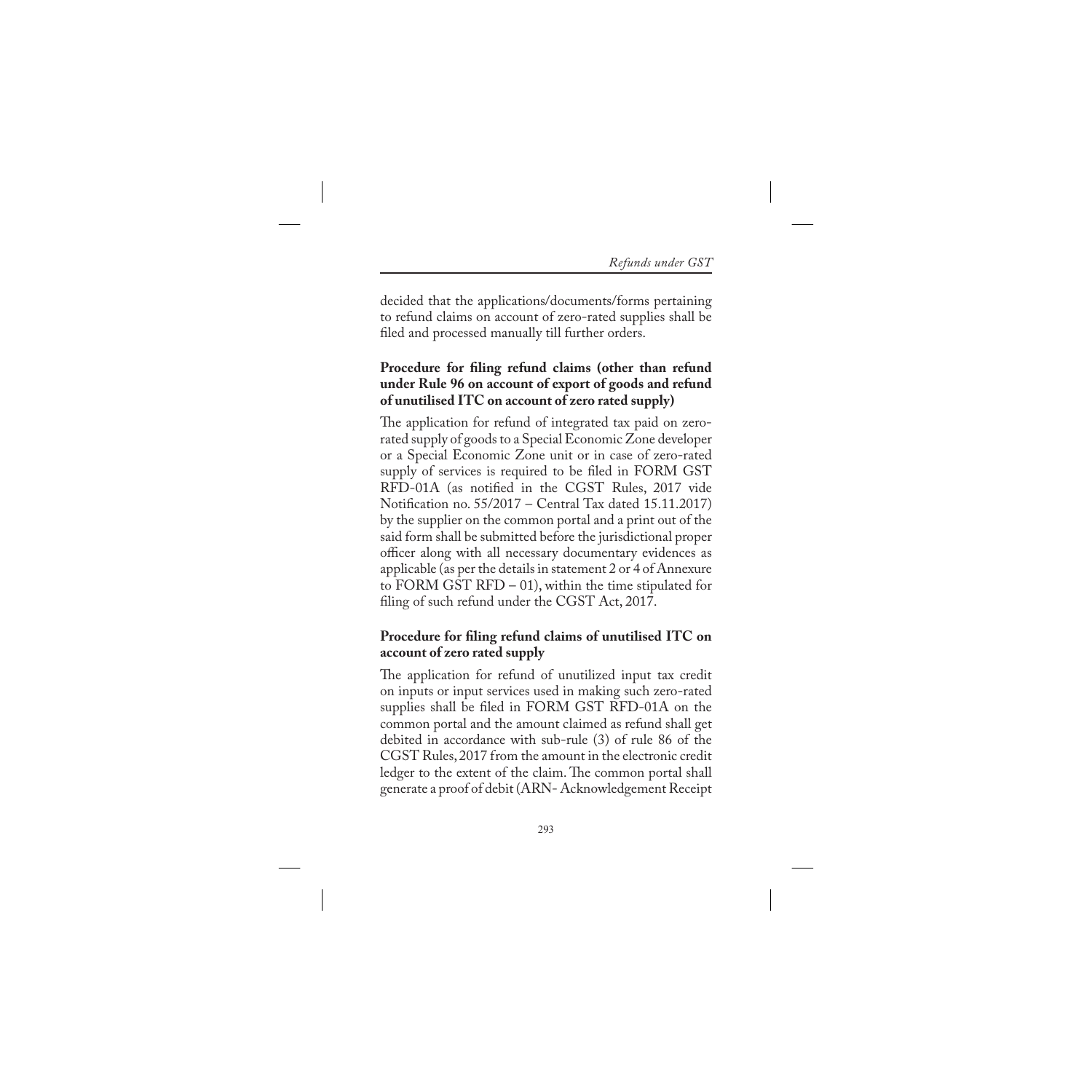Number) which would be mentioned in the FORM GST RFD-01A submitted manually, along with the print out of FORM GST RFD-01A to the jurisdictional proper officer, and with all necessary documentary evidences as applicable (as per details in statement 3 or 5 of Annexure to FORM GST RFD-01), within the time stipulated for filing of such refund under the CGST Act, 2017.

#### **Where to file the refund claims**

The registered person needs to file the refund claim with the jurisdictional tax authority to which the taxpayer has been assigned as per the administrative order issued in this regard by the Chief Commissioner of Central Tax and the Commissioner of State Tax. In case such an order has not been issued in the State, the registered person is at liberty to apply for refund before the Central Tax Authority or State Tax Authority till the administrative mechanism for assigning of taxpayers to respective authority is implemented. However, in the latter case, an undertaking is required to be submitted stating that the claim for sanction of refund has been made to only one of the authorities. It is reiterated that the Central Tax officers shall facilitate the processing of the refund claims of all registered persons whether or not such person was registered with the Central Government in the earlier regime.

#### **Modalities/Records in respect of manual refund claims**

The Circular no.17/17/2017-GST dated 15.11.2017 read with Circular no. 24/24/2017-GST dated 21.12.2017 lays down the modalities for maintenance of records in respect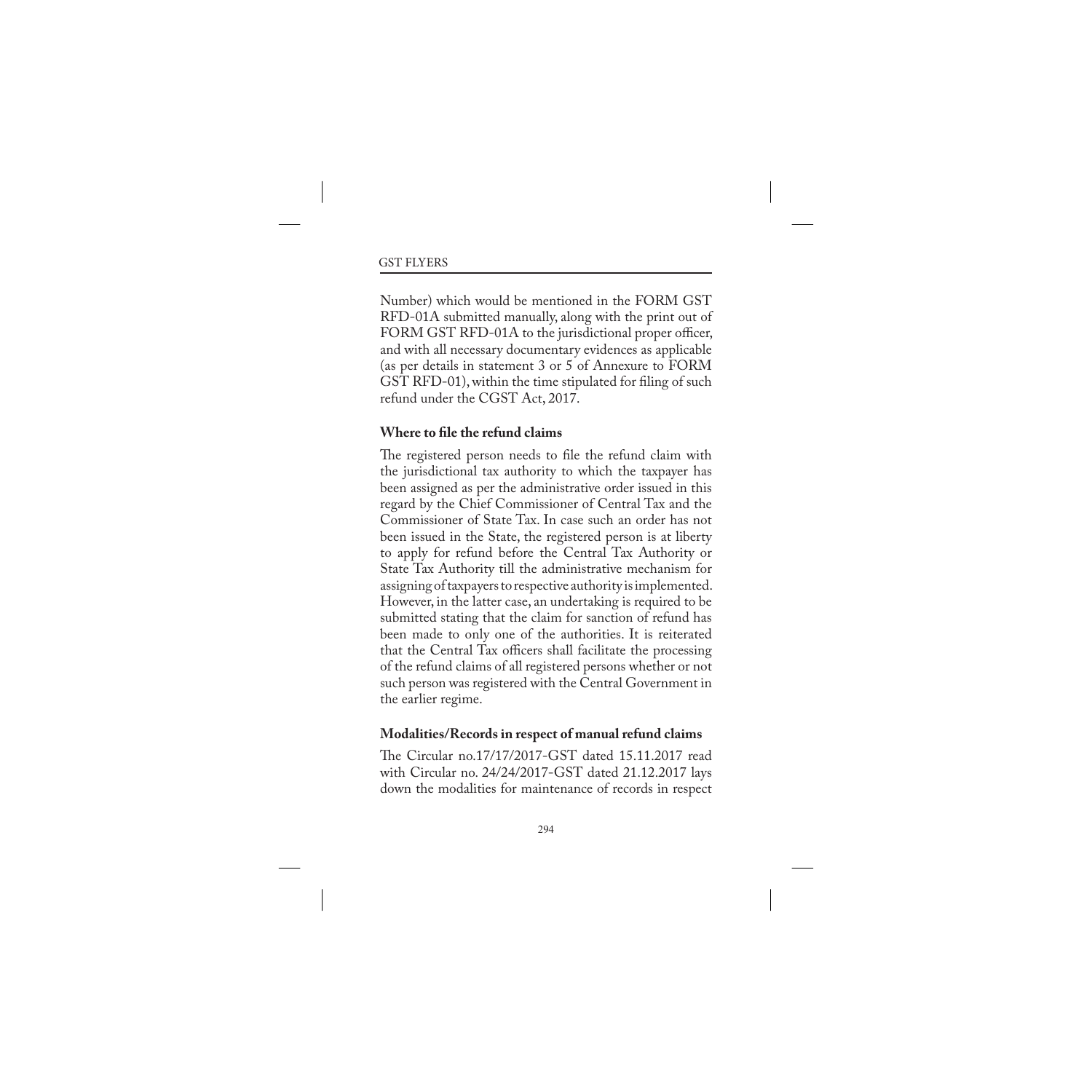of such manual refund claims, which needs to be adhered to scrupulously. The time limits laid down in the Act need to be followed and the prescribed forms need to be generated manually for processing of such refund claims

#### **Manual filing and processing of refund claims on account of inverted duty structure, deemed exports and excess balance in electronic cash ledger**

Due to the non-availability of the refund module on the common portal, it has been decided by the competent that the applications/documents/forms pertaining to refund claims on account of inverted duty structure (including supplies in terms of notification Nos. 40/2017-Central Tax (Rate) and 41/2017-Integrated Tax (Rate) both dated 23.10.2017), deemed exports and excess balance in electronic cash ledger shall be filed and processed manually till further orders. The procedure to be followed for manual filing of following type of refund claims and processing thereof shall be in accordance with Circular no. 24/24/2017-GST dated 21.12.2017 read with Circular no. 17/17/2017-GST dated 15.11.2017 :-

(i) refund of unutilized input tax credit where the credit has accumulated on account of rate of tax on inputs being higher than the rate of tax on output supplies (other than nil rated or fully exempt supplies) of goods or services or both except those supplies which are notified by the Government on the recommendations of the Council (section 54(3) of the CGST Act, 2017 refers);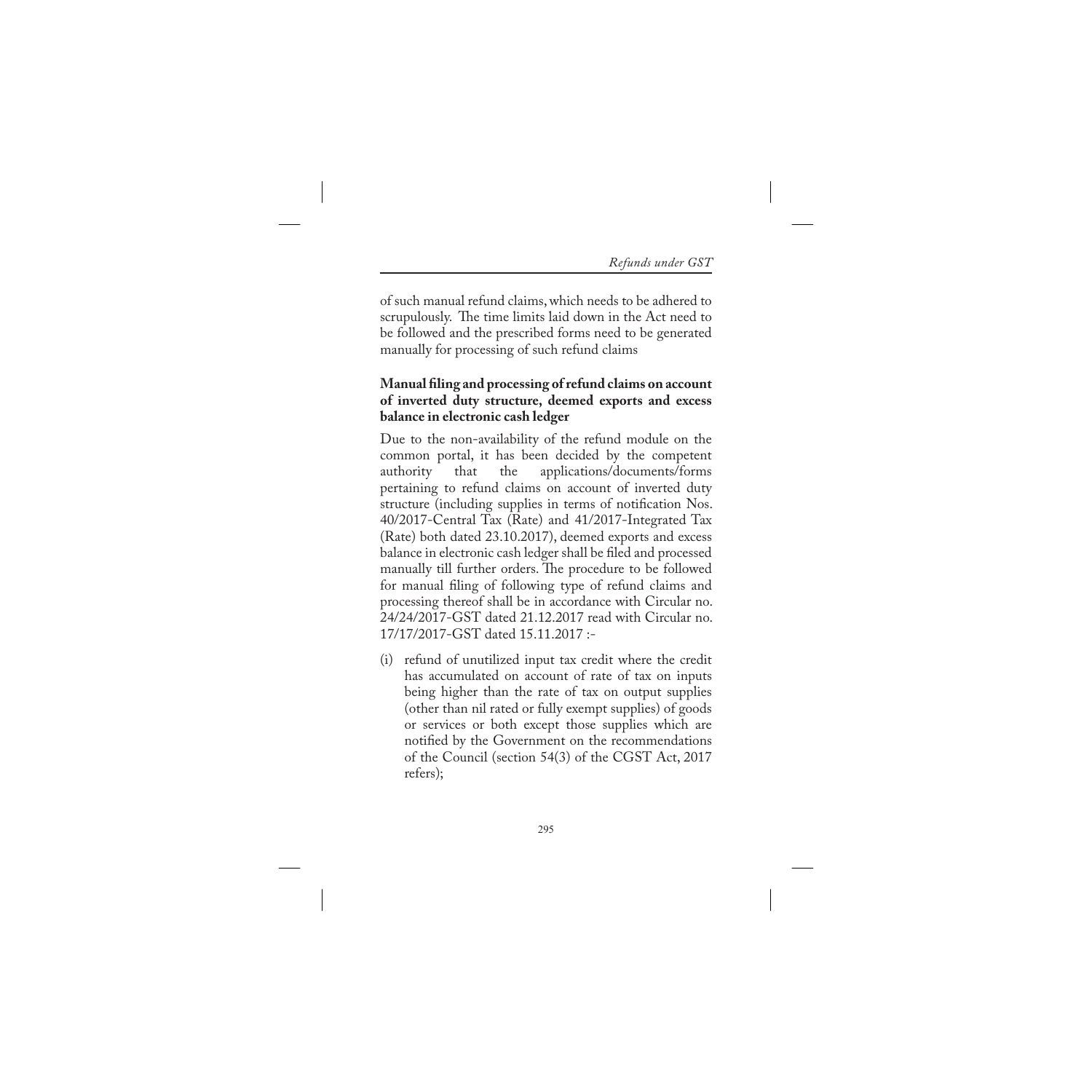(ii) refund of tax on the supply of goods regarded as deemed exports; and

(iii) refund of balance in the electronic cash ledger.

#### **Manual claims in respect of inverted duty structure**

Refund claims on account of inverted duty structure shall be filed for a tax period on a monthly basis in FORM GST RFD-01A. However, the registered persons having aggregate turnover of up to Rs. 1.5 crore in the preceding financial year or the current financial year and opting to file FORM GSTR-1 on quarterly basis (Notification no. 71/2017-Central Tax dated 29.12.2017 refers) shall apply for refund on a quarterly basis. Further, it is stated that the refund claim for a tax period may be filed only after filing the details in FORM GSTR-1 for the said tax period. It is also to be ensured that a valid return in FORM GSTR-3B has been filed for the last tax period before the one in which the refund application is being filed. Since the date of furnishing of FORM GSTR 1 from July, 2017 onwards has been extended while the dates of furnishing of FORM GSTR 2 and FORM GSTR 3 for such period are yet to be notified, it has been decided by the competent authority to sanction refund of provisionally accepted input tax credit at this juncture. However, the registered persons applying for refund is required to give an undertaking to the effect that the amount of refund sanctioned would be paid back to the Government with interest in case it is found subsequently that the requirements of clause (c) of sub-section (2) of section 16 read with sub-section (2) of sections 42 of the CGST Act, 2017 have not been complied with in respect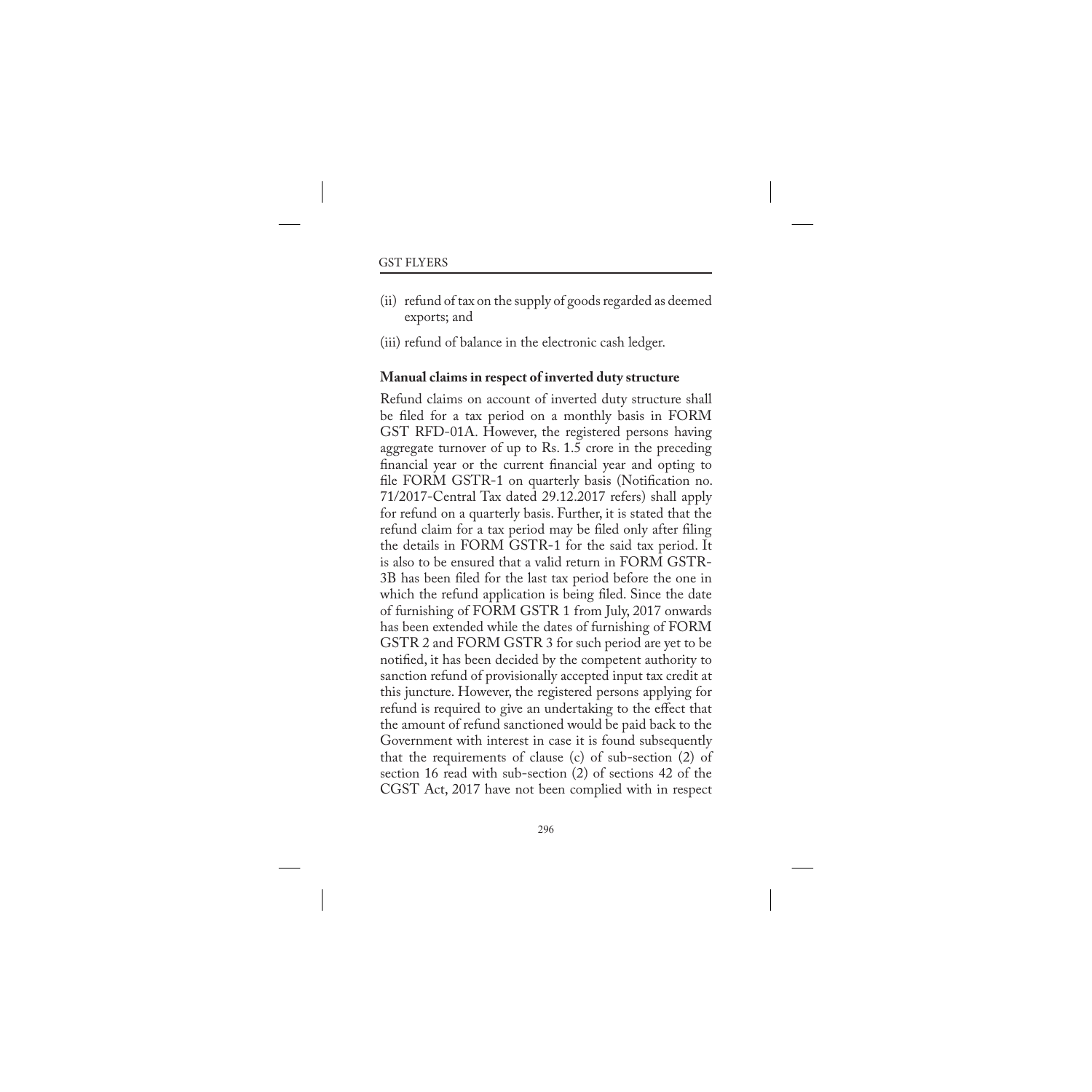of the amount refunded. This undertaking should be submitted manually along with the refund claim till the same is available in FORM RFD-01A on the common portal**.** Further the prescribed statements - Statement 1 and Statement 1A of FORM GST RFD-01A are also required to be filled.

It may be noted that Rule 89(4B) has been inserted, i.e. 23.10.2017, in CGST Rules, 2017 vide Notification no. 75/2017-Central Tax dated 29.12.2017 so as to provide that refund of input tax credit, availed **only** in respect of inputs availed in respect of inputs received under Notification no. 40/2017-Central Tax (Rate) dated 23.10.2017 or Notification no. 41/2017-Integrated Tax (Rate) dated 23.10.2017, or both or other inputs or input services used in making such exports shall be granted.

#### **Manual Claims in respect of Deemed Exports**

The Government has issued notification No. 48/2017-Central Tax dated 18.10.2017 under section 147 of the CGST Act, 2017 wherein certain supplies of goods have been notified as deemed export. Further, the third proviso to rule 89(1) of the CGST Rules, 2017 allows the recipient or the supplier to apply for refund of tax paid on such deemed export supplies. In case such refund is sought by the supplier of deemed export supplies, the documentary evidences as specified in notification No. 49/2017-Central Tax dated 18.10.2017 are also required to be furnished which includes an undertaking by the recipient of deemed export supplies that he shall not claim the refund in respect of such supplies and that no input tax credit on such supplies has been availed of by him.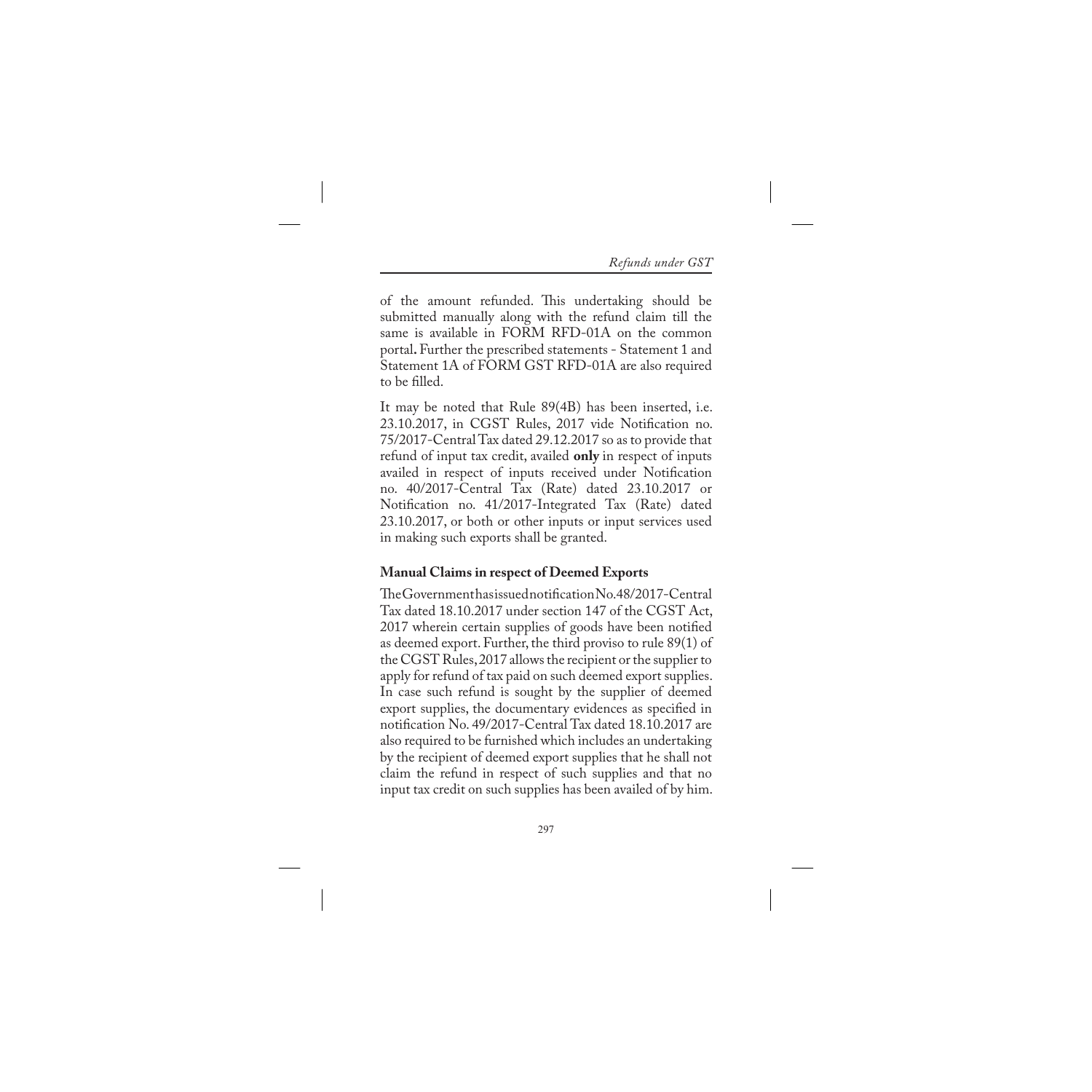The undertaking from the recipient should be submitted manually by the supplier along with his application for refund claim. Similarly, in case the refund is filed by the recipient of deemed export supplies, an undertaking by the supplier of deemed export supplies that he shall not claim the refund in respect of such supplies is also required to be furnished manually. The procedure regarding procurement of supplies of goods from DTA by Export Oriented Unit (EOU) / Electronic Hardware Technology Park (EHTP) Unit / Software Technology Park (STP) Unit / Bio-Technology Parks (BTP) Unit under deemed export as laid down in Circular no. 14/14/2017-GST dated 06.11.2017 needs to be complied with.

Further, as per the provisions of rule  $89(2)(g)$  of the CGST Rules, 2017, the statement 5B of FORM GST RFD-01A is required to be furnished for claiming refund on supplies declared as deemed exports.

It may be noted that Rule 89(4A) has been inserted, w.e.f 23.10.2017, in CGST Rules, 2017 vide Notification no. 75/2017-Central Tax dated 29.12.2017 so as to provide that refund of input tax credit, availed in respect of only other inputs or input services used in making zero-rated supply of goods or services or both, shall be granted in case of supplies received on which the supplier has availed the benefit of Notification no. 48/2017-Central Tax dated 18.10.2017.

#### **Refund amount to be sanctioned by respective authorities**

Para 2.5 of Circular No. 17/17/2017-GST dated 15.11.2017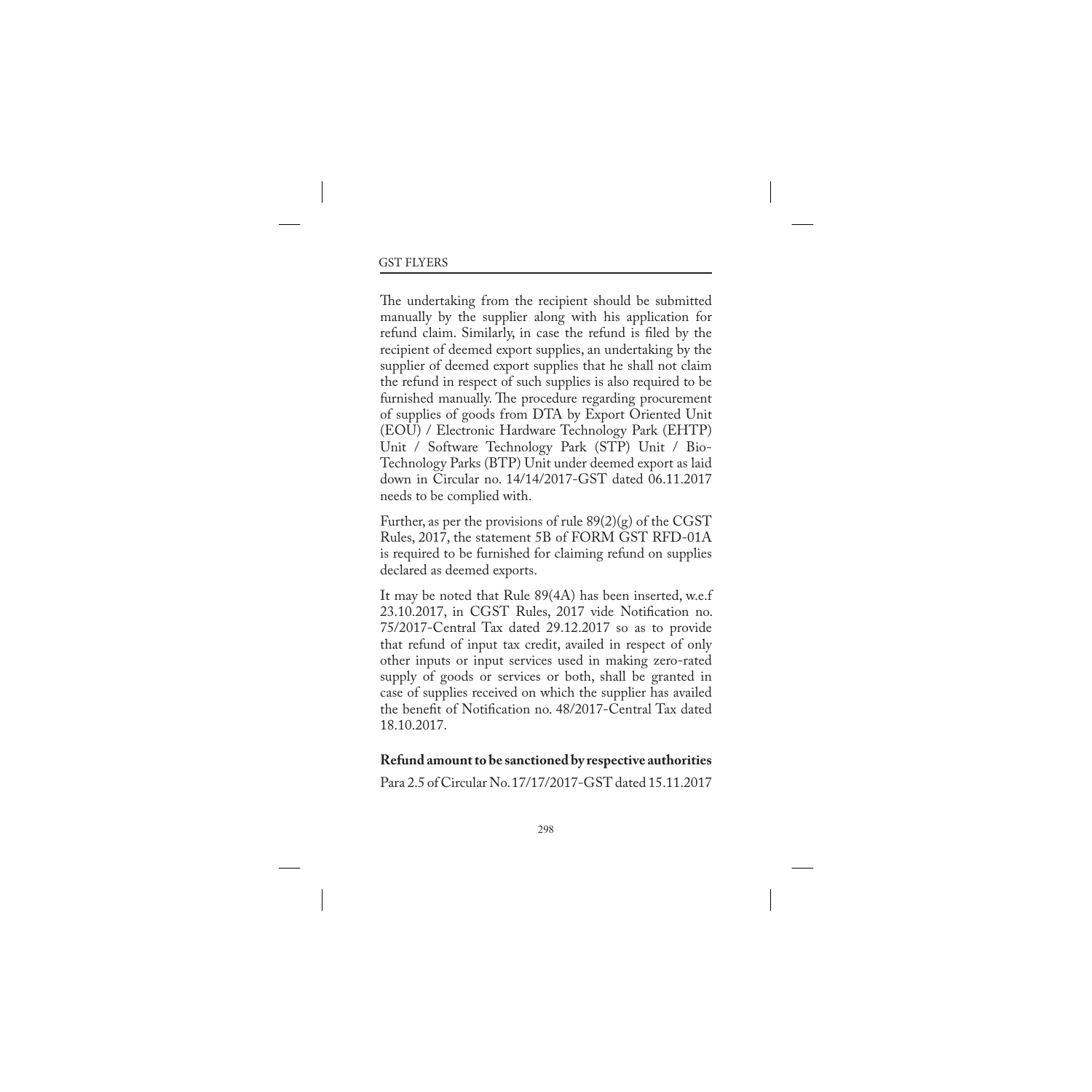may be referred to in order to ascertain the jurisdictional proper officer to whom the manual application for refund is to be submitted. Where any amount claimed as refund is rejected under rule 92 of the CGST Rules, 2017, either fully or partly, the amount debited, to the extent of rejection, shall be re-credited to the electronic credit ledger by an order made in FORM GST RFD-1B until the FORM GST PMT-03 is available on the common portal. Further, the payment of the sanctioned refund amount shall be made only by the respective tax authority of the Central or State Government. Thus, the refund order issued either by the Central tax authority or the State tax/UT tax authority shall be communicated to the concerned counter-part tax authority within seven working days for the purpose of payment of the relevant sanctioned refund amount of tax or cess, as the case may be. This time limit of seven working days is also applicable to refund claims in respect of zero-rated supplies being processed as per Circular No. 17/17/2017-GST dated 15.11.2017. It must be ensured that the timelines specified under section 54(7) and rule 91(2) of the CGST Rules, 2017 for the sanction of refund are adhered to.

#### **Special Procedure to facilitate smooth refund of Central Tax and State Tax**

In order to facilitate sanction of refund amount of Central tax and State tax by the respective tax authorities, it has been decided that both the Central and State Tax authority shall nominate nodal officer(s) for the purpose of liasioning through a dedicated e-mail id. Where the amount of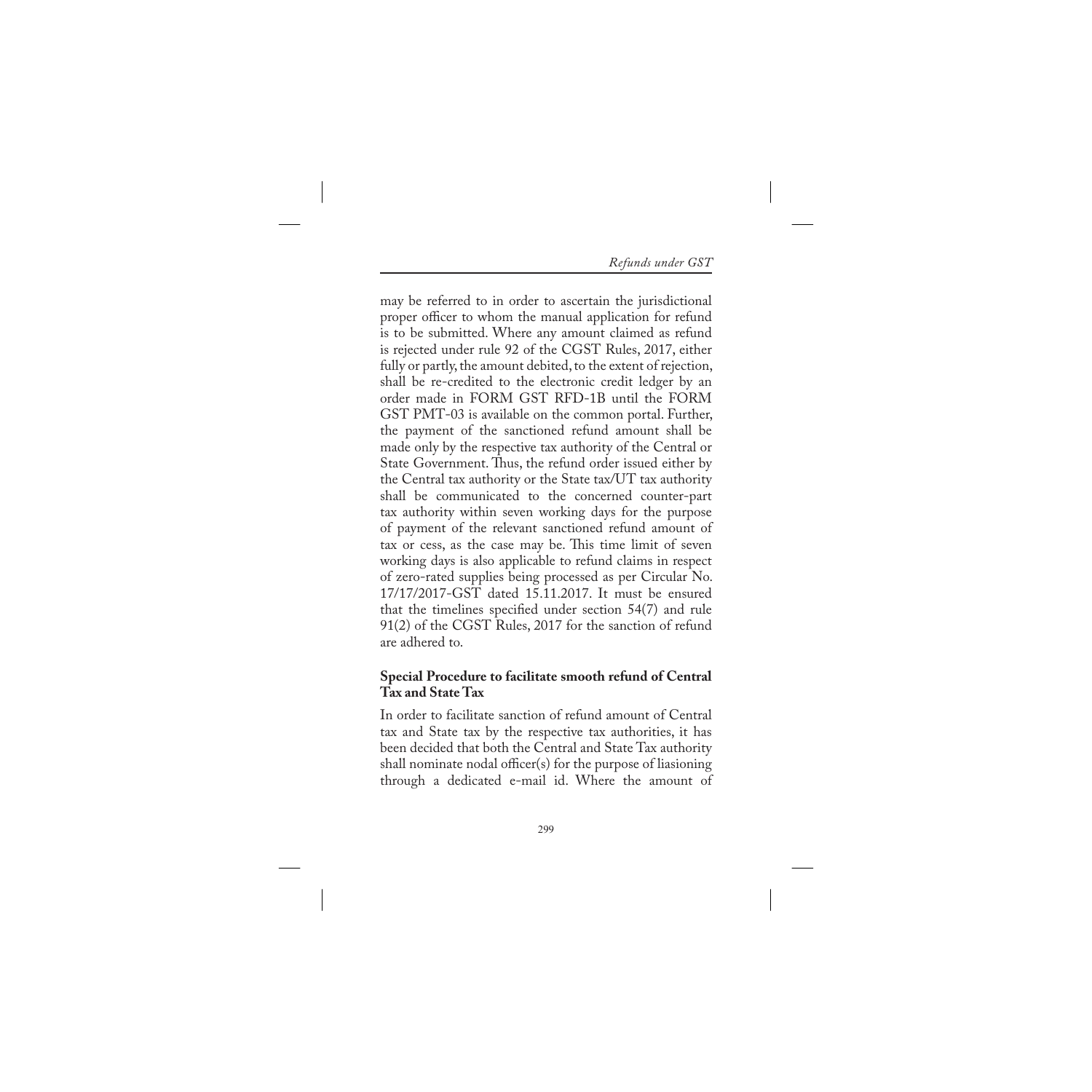Central tax and State tax refund is ordered to be sanctioned provisionally by the Central tax authority and a sanction order is passed in accordance with the provisions of rule 91(2) of the CGST Rules, 2017 the Central tax authority shall communicate the same, through the nodal officer, to the State tax authority for making payment of the sanctioned refund amount in relation to State tax and vice versa. The aforesaid communication shall primarily be made through e-mail attaching the scanned copies of the sanction order [FORM GST RFD-04 and FORM GST RFD-06], the application for refund in FORM GST RFD-01A and the Acknowledgement Receipt Number (ARN). Accordingly, the jurisdictional proper officer of Central or State Tax, as the case may be, shall issue FORM GST RFD-05 and send it to the DDO for onward transmission for release of payment. After release of payment by the respective PAO to the applicant's bank account, the nodal officer of Central tax and State tax authority shall inform each other. The manner of communication as referred earlier shall be followed at the time of final sanctioning of the refund also.

In case of refund claim for the balance amount in the electronic cash ledger, upon filing of FORM GST RFD-01A, the amount of refund claimed shall get debited in the electronic cash ledger.

Drawback of all taxes under GST (Central Tax, Integrated Tax, State/Union Territory Tax) should not have been availed while claiming refund of accumulated ITC under section 54(3)(ii) of the CGST Act, 2017. A declaration to this effect forms part of FORM GST RFD-01A as well.